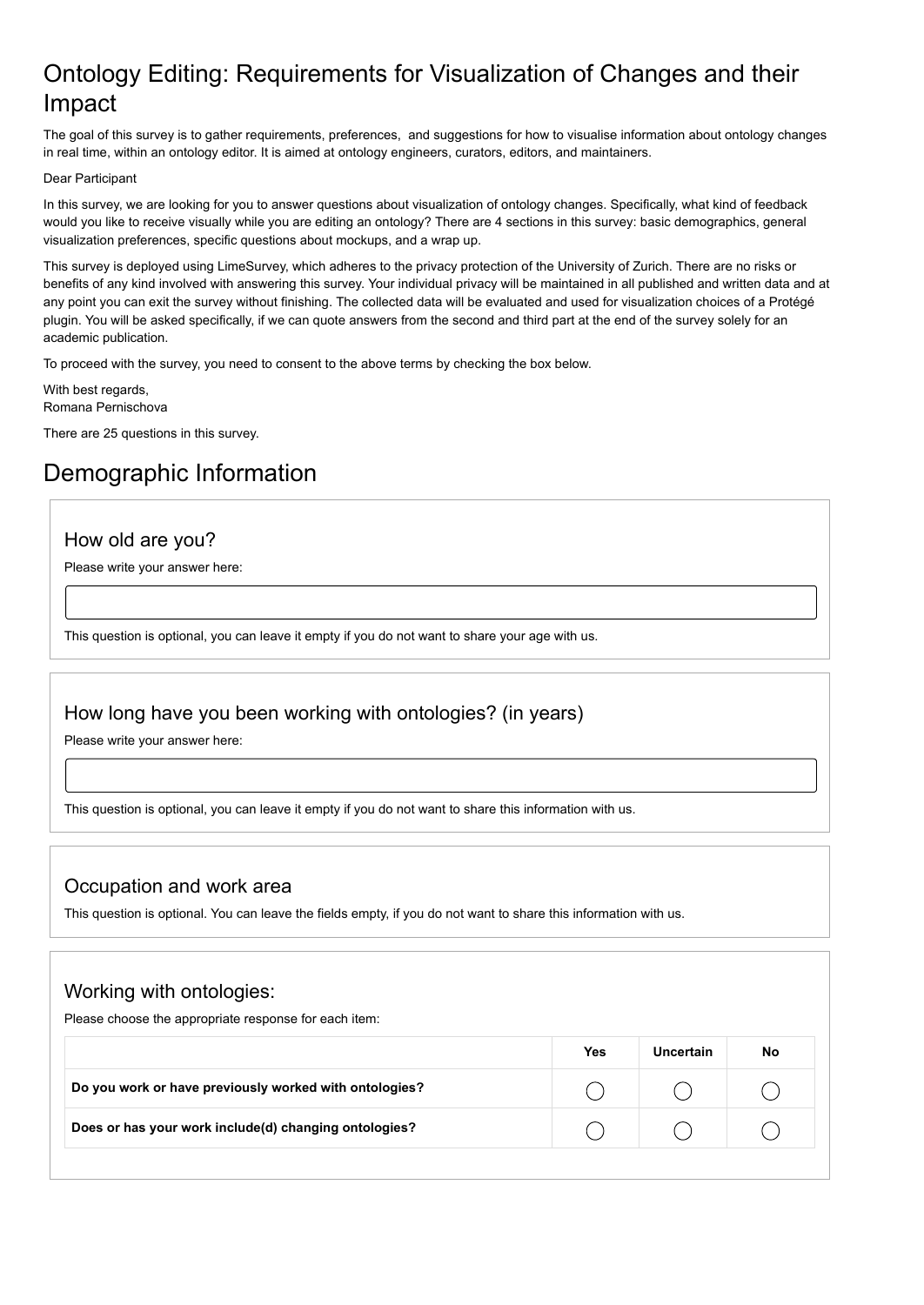Give a specific example of an ontology you work with. Add some details about the domain of the ontology and an example (if possible) what the ontology is used for.

Please write your answer here:

Please enter a descritpion and be as specific as possible. If possible, provide the name of the ontology (ontologies) you work with.

### How often do you change an ontology?

Please choose **only one** of the following:

Every day (on average)

Every week (at least once a week on average)

- $\binom{1}{x}$  Every month (at least once a month on average)
- $\bigcirc$  A few times a year (at least two times a year)
- $\bigcap$  Less than two times a year

Make a comment on your choice here:

If necessary, elaborate in the comment section.

### What tools/SDKs do you use for viewing and/or changing ontologies?

Please write your answer here:

Use a comma to separate multiple tools

What does the term "ontology change" mean for you? How do you define this term?

Please write your answer here:

Please be as precise as possible in your description.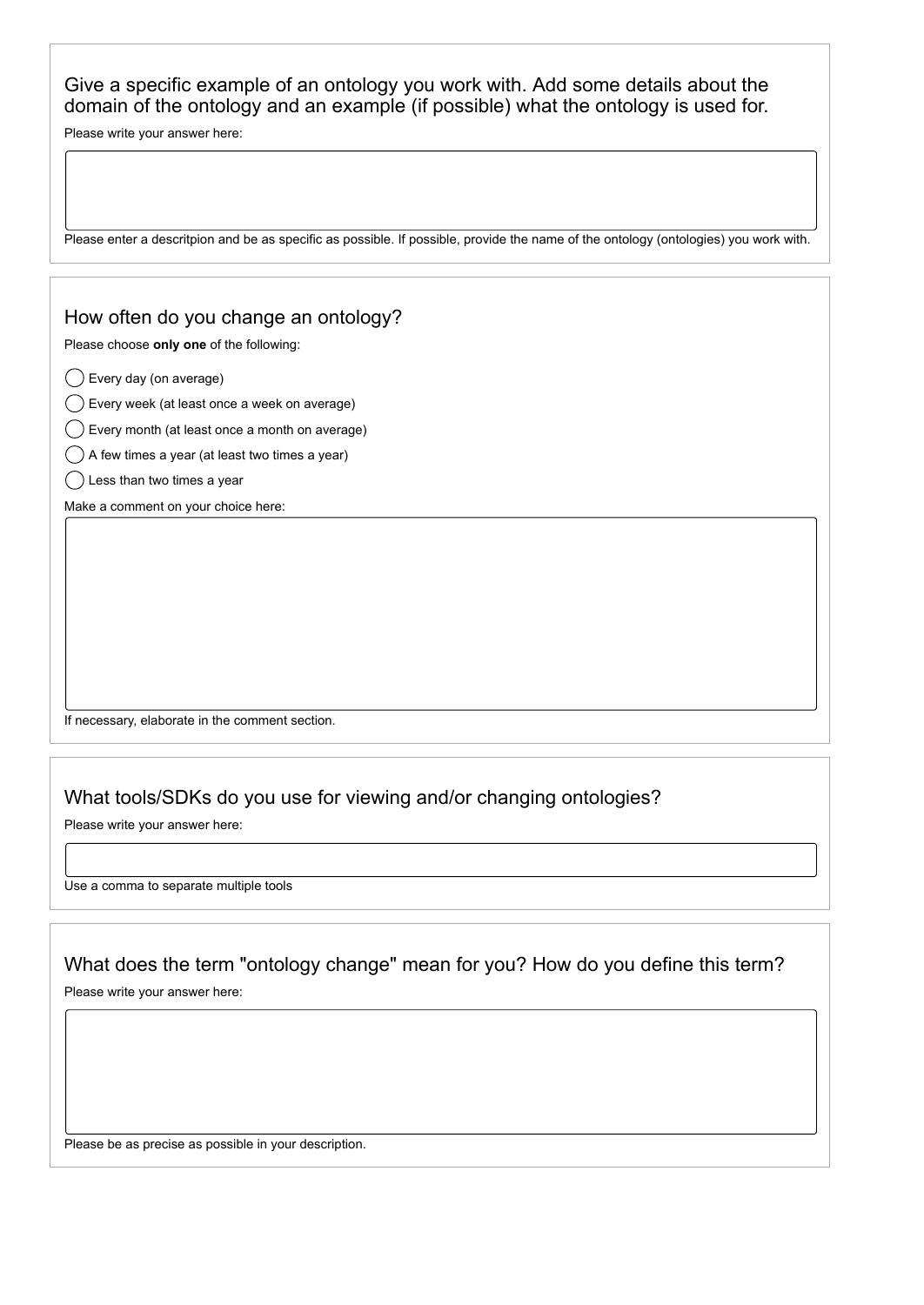| Any other comments about the questions so far? |  |
|------------------------------------------------|--|
|------------------------------------------------|--|

Please write your answer here:

# Changing an Ontology

| What are the changes you apply to an ontology regularly?<br>Please rank the following options by putting one you apply the most first and so on. |
|--------------------------------------------------------------------------------------------------------------------------------------------------|
| Please number each box in order of preference from 1 to 8<br>Please choose at least 1 items.                                                     |
| Adding new content, classes, or properties                                                                                                       |
| Adding details to already present content                                                                                                        |
| Correcting mistakes (typos, wrong values, etc.)                                                                                                  |
| Removing content, classes, or properties                                                                                                         |
| Restructuring, changing subclass relationships                                                                                                   |
| Correcting inconsistencies                                                                                                                       |
| Defining new restrictions and rules                                                                                                              |
| Changing restrictions and rules                                                                                                                  |

Are there any other ways you change ontologies, which are not mentioned above?

Please write your answer here:

Please also add, after which position you would insert it into the list above (0 = first, 1 = after the first item, etc.)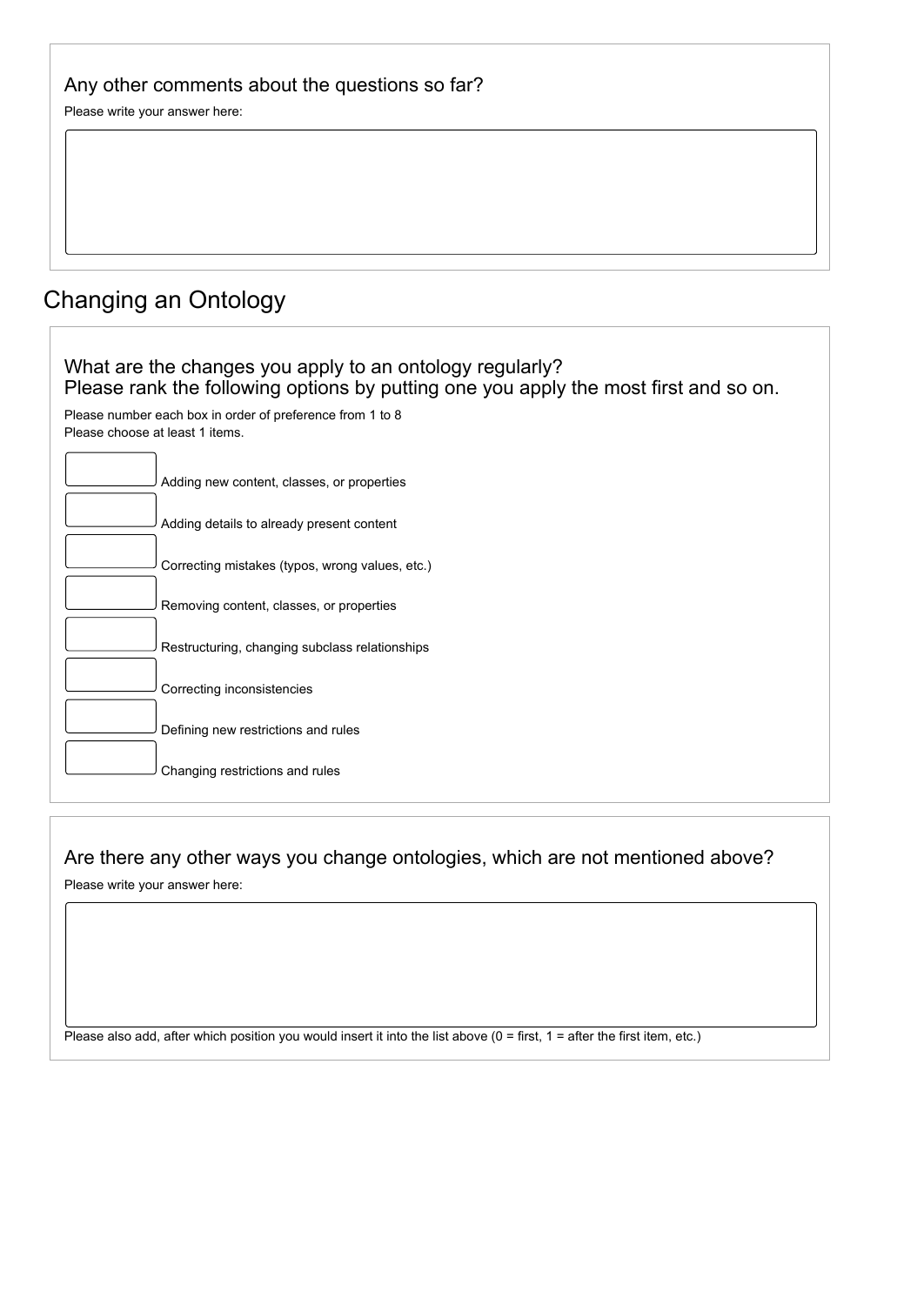## What textual summary or visualization of changes do you already use? Please, add a comment about tools, or specific measures, where applicable.

Please choose all that apply and provide a comment:

**Summary** of the applied **changes**.

Changed **primitive measures** of the ontology.

Changed **composite measures** of the ontology.

Some **impact/consequences** of the applied changes.

Other:

Primitive measures describe the ontology with e.g., number of axioms, classes, properties, etc. Composite measures are made of a ratio of primitive measures, e.g. class property ratio. Impact/Consequences e.g. consistency of the ontology, retraining of a prediction model, recalculation of an embedding used in a different task, etc.

## What kind of textual summary and visualization about ontology changes would you find helpful?

Please choose the appropriate response for each item:

|                                                     | <b>Textual Summary</b> |  |           |  | <b>Visualization</b>                               |      |  |           |  |                                                    |
|-----------------------------------------------------|------------------------|--|-----------|--|----------------------------------------------------|------|--|-----------|--|----------------------------------------------------|
|                                                     | very                   |  | somewhapt |  | don't<br>helpful helpful helpful helpful care/know | very |  | somehowot |  | don't<br>helpful helpful helpful helpful care/know |
| Number and types of changes:                        |                        |  |           |  |                                                    |      |  |           |  |                                                    |
| Change in primitive measures:                       |                        |  |           |  |                                                    |      |  |           |  |                                                    |
| Change in composite measures:                       |                        |  |           |  |                                                    |      |  |           |  |                                                    |
| Some impact/consequences on the<br>applied changes: |                        |  |           |  |                                                    |      |  |           |  |                                                    |

Primitive measures describe the ontology with e.g., number of axioms, classes, properties, etc.

Composite measures are made of a ratio of primitive measures, e.g. class property ratio.

Impact/Consequences e.g. consistency of the ontology, retraining of a prediction model, recalculation of an embedding used in a different task, etc.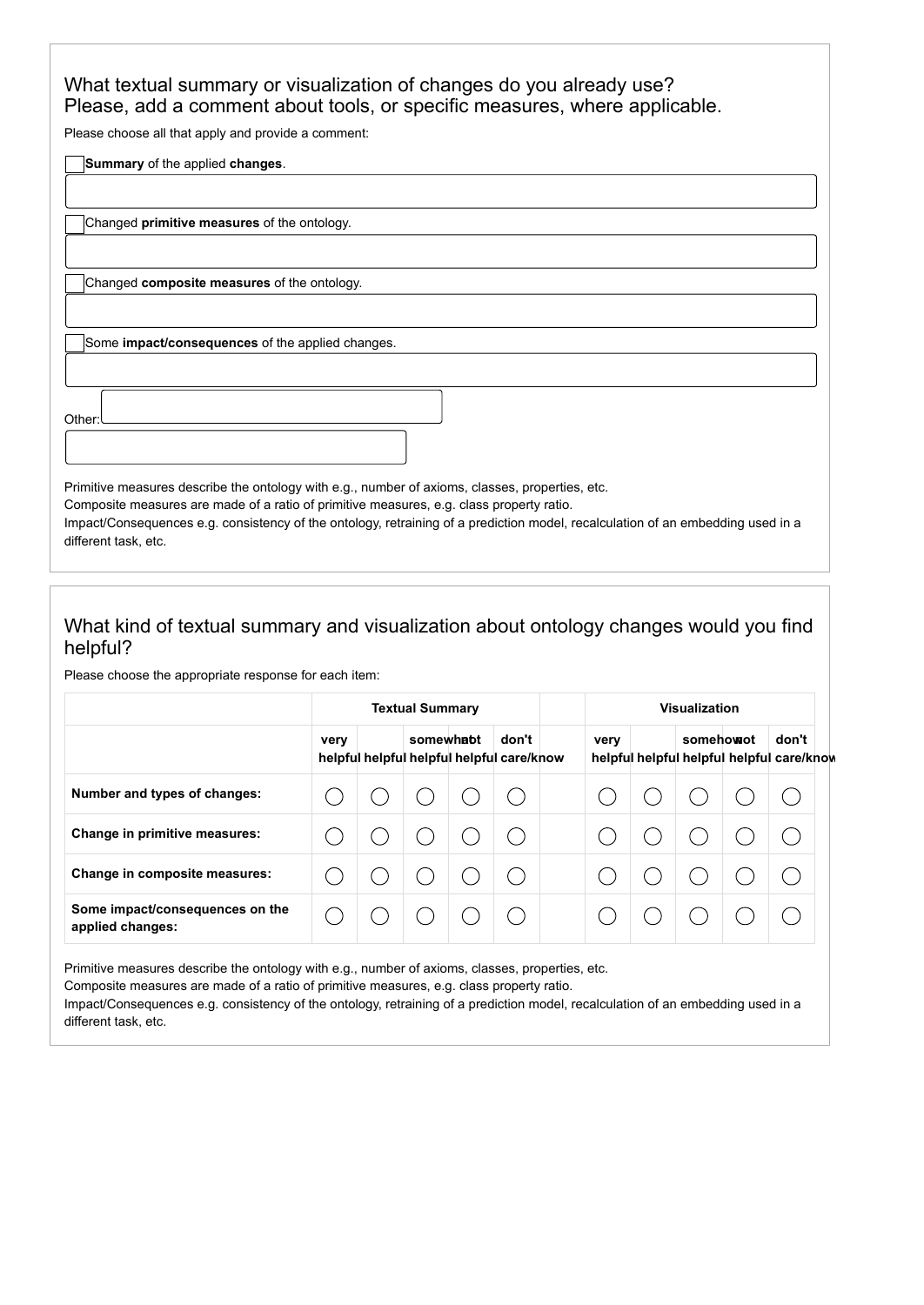Please specify why you think any of the options above would not be helpful:

Please write your answer here:

## Any other comments about the questions so far?

Please write your answer here:

## Mockups of a Prototype

In this section, we show you a few possible visualizations and textual summary of changes, ontology, and impact of changes.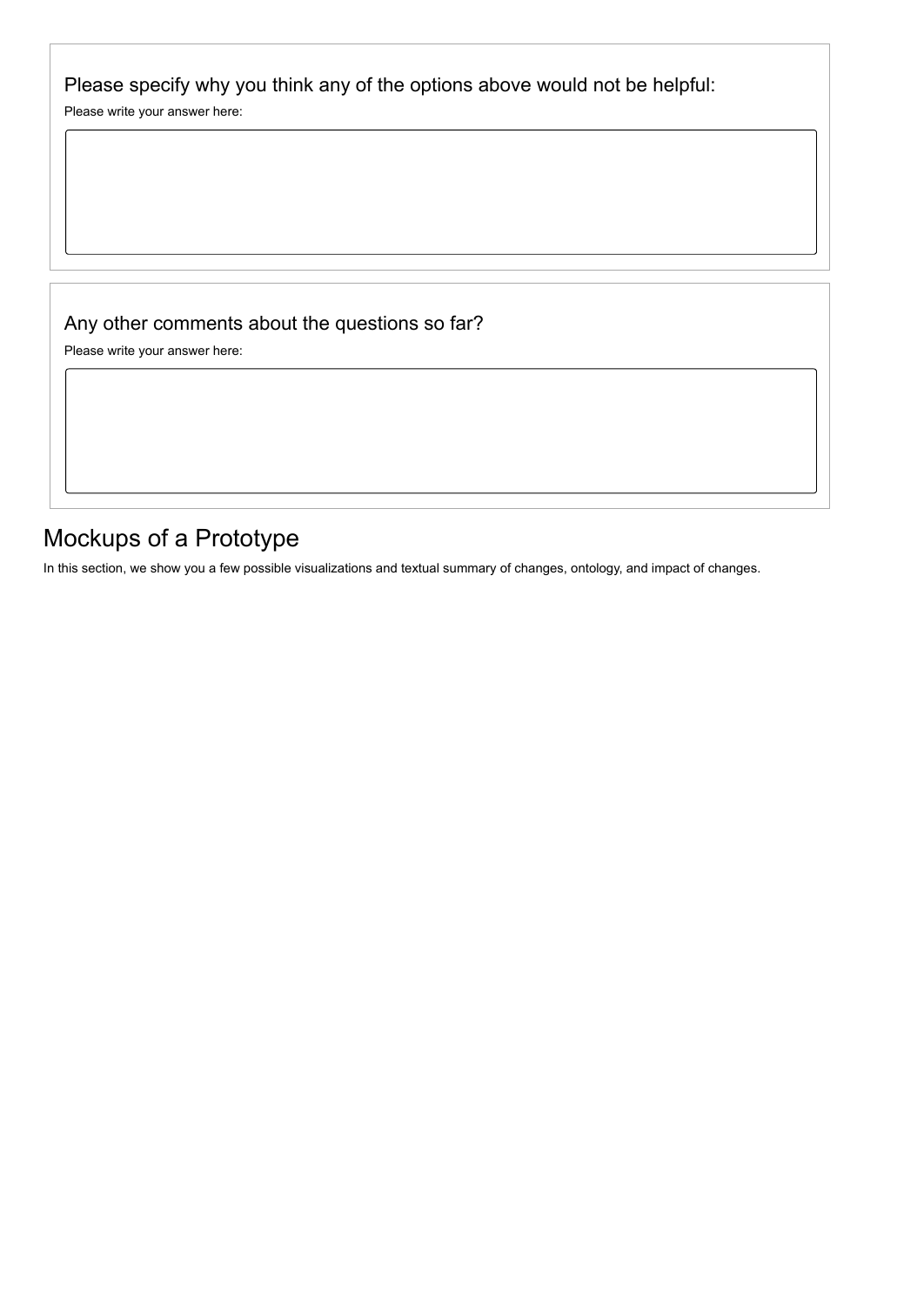## How informative do you find the following texual summaries and visualization? Rate each possibility from 1 (not informative) to 5 (very informative). The colors have no meaning.

Please choose the appropriate response for each item:

|                                                                                                                                                                                                                                                                                                                                                                                                                                                                                                                  | (not at all)<br>1    | $\mathbf 2$   | 3 | 4 | (very)<br>5 |
|------------------------------------------------------------------------------------------------------------------------------------------------------------------------------------------------------------------------------------------------------------------------------------------------------------------------------------------------------------------------------------------------------------------------------------------------------------------------------------------------------------------|----------------------|---------------|---|---|-------------|
| A list of the most recently changed<br>axioms.<br>(All changes)<br>rdfs:subclassOf ex:patientRole<br>Modified: ex:patient<br>Added: ex:patientRole rdf:type<br>ex:role                                                                                                                                                                                                                                                                                                                                           |                      |               |   |   |             |
| A table view showing the change<br>in value.                                                                                                                                                                                                                                                                                                                                                                                                                                                                     | $\ddot{\phantom{1}}$ | $\mathcal{L}$ |   |   |             |
| Metrics<br>Primitive<br>$\odot$ Axioms<br>$26'486$ +31<br>$\circ$ Classes<br>$6'256$ -12<br>$\circ$ Subclasses<br>$6'863$ +29<br>$\bullet$ Object Properties<br>$54 - 3$<br>$\textcolor{orange}{\bullet}$ Datatype Properties<br>$15\,$ +1<br>$\cdots$<br>$\ldots$<br>Composite<br>$\circ$ Property Class Ratio<br>$0.01 - 0.0002$<br>$\odot$ Inheritance Richness<br>$1.1 + 0.008$<br>$0.002$ +0.0001<br>$\odot$ Attribute Richness<br>$\bullet$ Average Population<br>$\boldsymbol{0}$<br>$\ldots$<br>$\cdots$ |                      |               |   |   |             |
| A graph visualizing one or multiple<br>measures<br>(examples, will be addressed<br>further in the next question).<br>Metric Name<br>$\vee$<br>$\equiv \stackrel{\scriptscriptstyle \mathrm{loss}}{\scriptscriptstyle \mathrm{free}}$<br>Change 1<br>El Change 2                                                                                                                                                                                                                                                  |                      |               |   |   |             |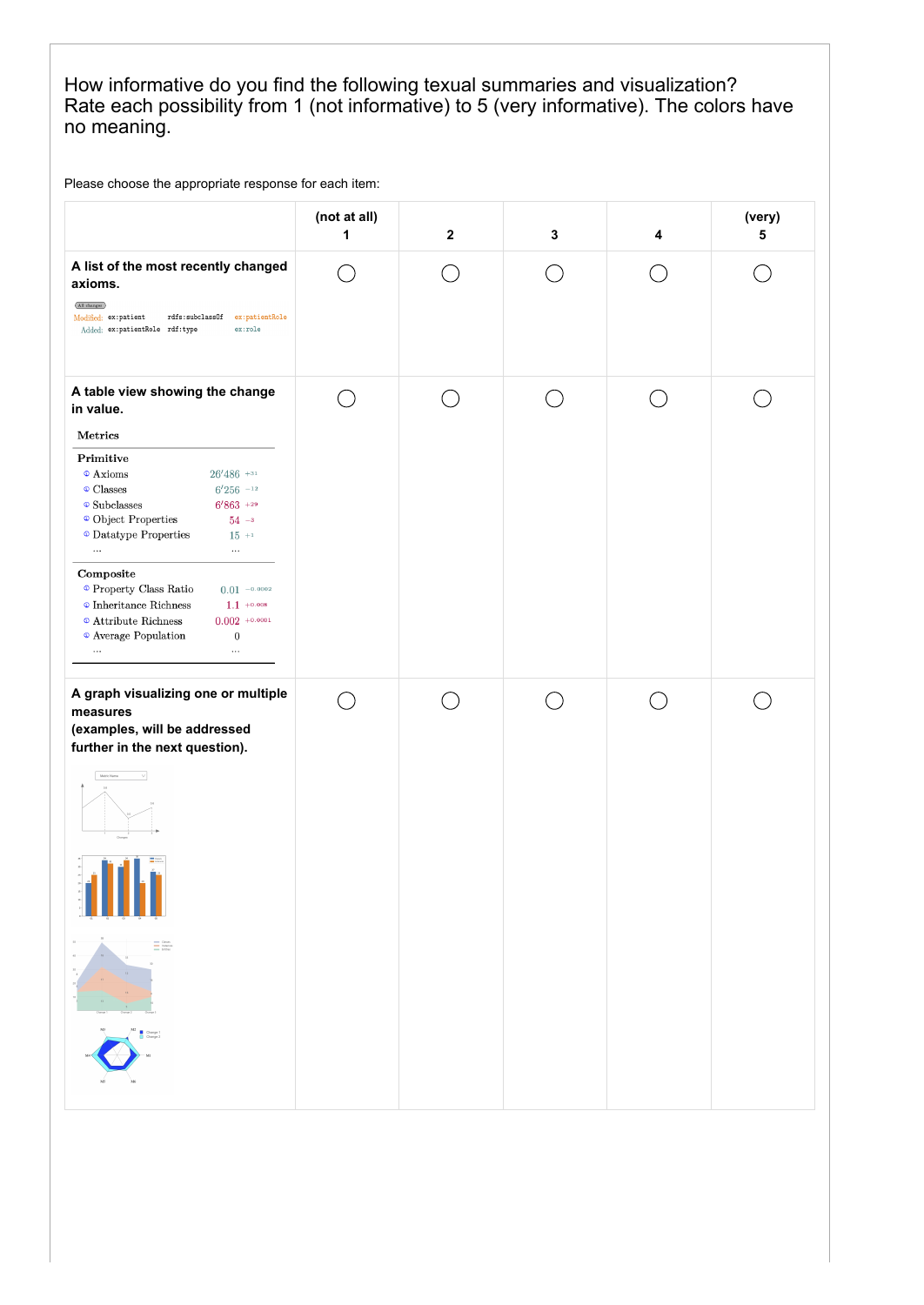|                                                                                                                                                                                                                                                                                                             | (not at all) | $\mathbf{2}$ | 3 | 4 | (very)<br>5 |
|-------------------------------------------------------------------------------------------------------------------------------------------------------------------------------------------------------------------------------------------------------------------------------------------------------------|--------------|--------------|---|---|-------------|
| One impact measure signaling the<br>consequences of the changes with<br>a detailed explentation of its<br>meaning and calculation.                                                                                                                                                                          |              |              |   |   |             |
| Select impact measure)<br>Hierarchy Impact<br>$5.384\%$ $\triangle$<br>$\circledcirc$ $\frac{h_{\Delta}}{ M_i \cap M_{i+1} }$<br>This impact indicator<br>measures the percentage of<br>changed subclassOf axioms<br>within the entailed axioms<br>over the entailed axioms that<br>have remained the same. |              |              |   |   |             |
| An indicator of ontology<br>consistency.<br>Check consistency)<br>Ontology is<br>NOT consistent                                                                                                                                                                                                             |              |              |   |   |             |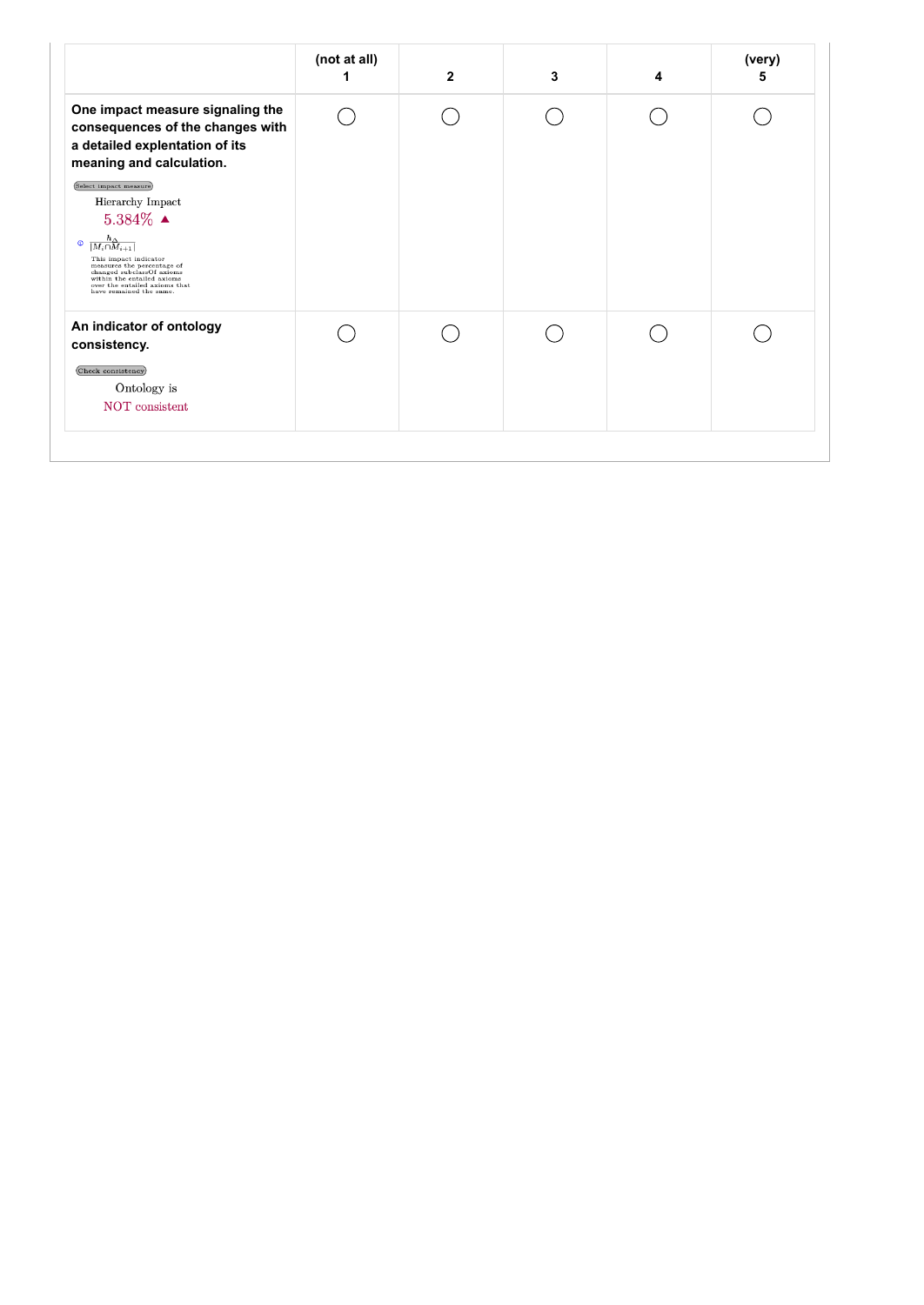## How informative do you find the following visualizations showing one or multiple ontology measures?

Rate each possibility from 1 (not informative) to 5 (highly informative).

Please choose the appropriate response for each item:

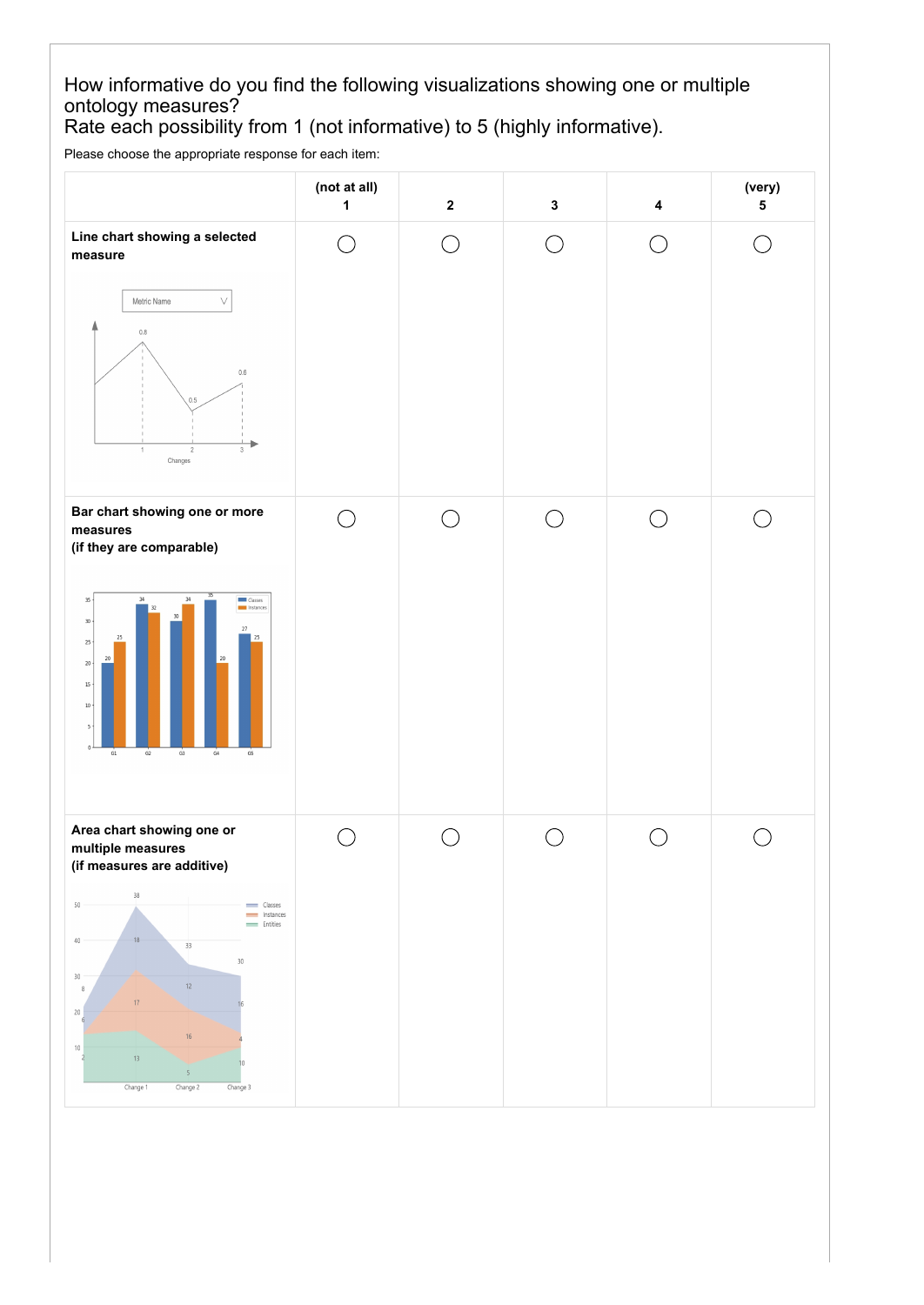|                                                                                                     | (not at all) | $\overline{2}$ | 3 | 4 | (very)<br>5 |
|-----------------------------------------------------------------------------------------------------|--------------|----------------|---|---|-------------|
| Spider chart showing multiple<br>measures which have similar scale                                  |              |                |   |   |             |
| M3<br>M <sub>2</sub><br>Change 1<br>$\Box$ Change 2<br>M1<br>M4<br>M <sub>5</sub><br>M <sub>6</sub> |              |                |   |   |             |

## Can you think of any other textual summaries or visualizations to show ontology changes or change impact/consequences?

Please write your answer here: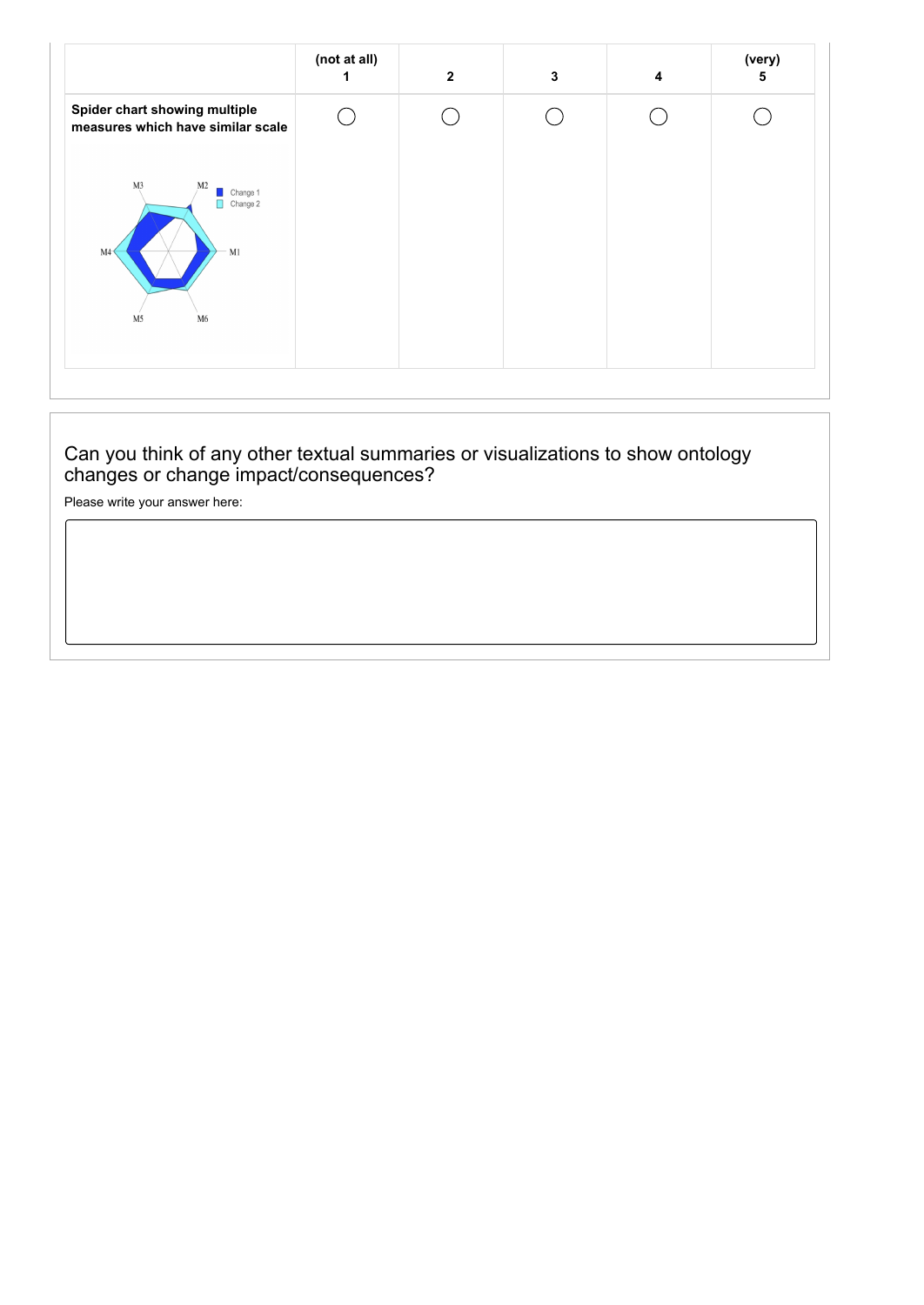| Choose your preferred setup of textual summaries and/or visualizations, which would<br>suit your needs during changing of an ontology.<br>(You do not have to use all elements in your ranking. The colors have no meaning.) |                                                                                                                               |
|------------------------------------------------------------------------------------------------------------------------------------------------------------------------------------------------------------------------------|-------------------------------------------------------------------------------------------------------------------------------|
| Please number each box in order of preference from 1 to 5                                                                                                                                                                    |                                                                                                                               |
| Consistency display.                                                                                                                                                                                                         |                                                                                                                               |
|                                                                                                                                                                                                                              | (Check consistency)                                                                                                           |
|                                                                                                                                                                                                                              | Ontology is                                                                                                                   |
|                                                                                                                                                                                                                              | NOT consistent                                                                                                                |
|                                                                                                                                                                                                                              |                                                                                                                               |
| Impact measure display (with choice of measure).                                                                                                                                                                             |                                                                                                                               |
|                                                                                                                                                                                                                              | (Select impact measure)                                                                                                       |
|                                                                                                                                                                                                                              | Hierarchy Impact<br>$5.384\%$ $\triangle$                                                                                     |
| จ                                                                                                                                                                                                                            | $\frac{h_{\Delta}}{ M_i \cap M_{i+1} }$                                                                                       |
|                                                                                                                                                                                                                              | This impact indicator<br>measures the percentage of<br>changed subclassOf axioms                                              |
|                                                                                                                                                                                                                              | within the entailed axioms<br>over the entailed axioms that<br>have remained the same.                                        |
|                                                                                                                                                                                                                              |                                                                                                                               |
|                                                                                                                                                                                                                              |                                                                                                                               |
| Most recently changed axioms.                                                                                                                                                                                                |                                                                                                                               |
| (All changes)                                                                                                                                                                                                                |                                                                                                                               |
| rdfs:subclass0f<br>Modified: ex:patient<br>Added: ex:patientRole rdf:type                                                                                                                                                    | $ex:$ patient $R$ ole<br>ex:role                                                                                              |
|                                                                                                                                                                                                                              |                                                                                                                               |
| Table with primitive/composite measures (with choice).                                                                                                                                                                       |                                                                                                                               |
|                                                                                                                                                                                                                              | Metrics                                                                                                                       |
|                                                                                                                                                                                                                              | Primitive<br><sup>o</sup> Axioms<br>$26'486$ +31<br>$\circ$ Classes<br>$6'256$ -12                                            |
|                                                                                                                                                                                                                              | $\circ$ Subclasses<br>$6'863$ +29<br><sup>o</sup> Object Properties<br>$54 -$<br><sup>o</sup> Datatype Properties<br>$15 + 1$ |
|                                                                                                                                                                                                                              | $\cdots$<br>$\ldots$<br>Composite<br><sup>o</sup> Property Class Ratio<br>$0.01 - 0.0002$                                     |
|                                                                                                                                                                                                                              | $\bullet$ Inheritance Richness<br>$1.1 + 0.008$<br>$\bullet$ Attribute Richness<br>$0.002 + 0.0001$                           |
|                                                                                                                                                                                                                              | <sup>o</sup> Average Population<br>$\boldsymbol{0}$<br>$\cdots$<br>                                                           |
|                                                                                                                                                                                                                              |                                                                                                                               |
| Graphical visualization of changed primitiv/composite measures (area chart was chosen randomly).                                                                                                                             |                                                                                                                               |
| 50                                                                                                                                                                                                                           | Classes<br>Instances<br>Entities                                                                                              |
| 40<br>30                                                                                                                                                                                                                     | 18<br>33<br>30<br>12                                                                                                          |
| 20                                                                                                                                                                                                                           |                                                                                                                               |
| 10                                                                                                                                                                                                                           | Change<br>Change 2<br>Chang                                                                                                   |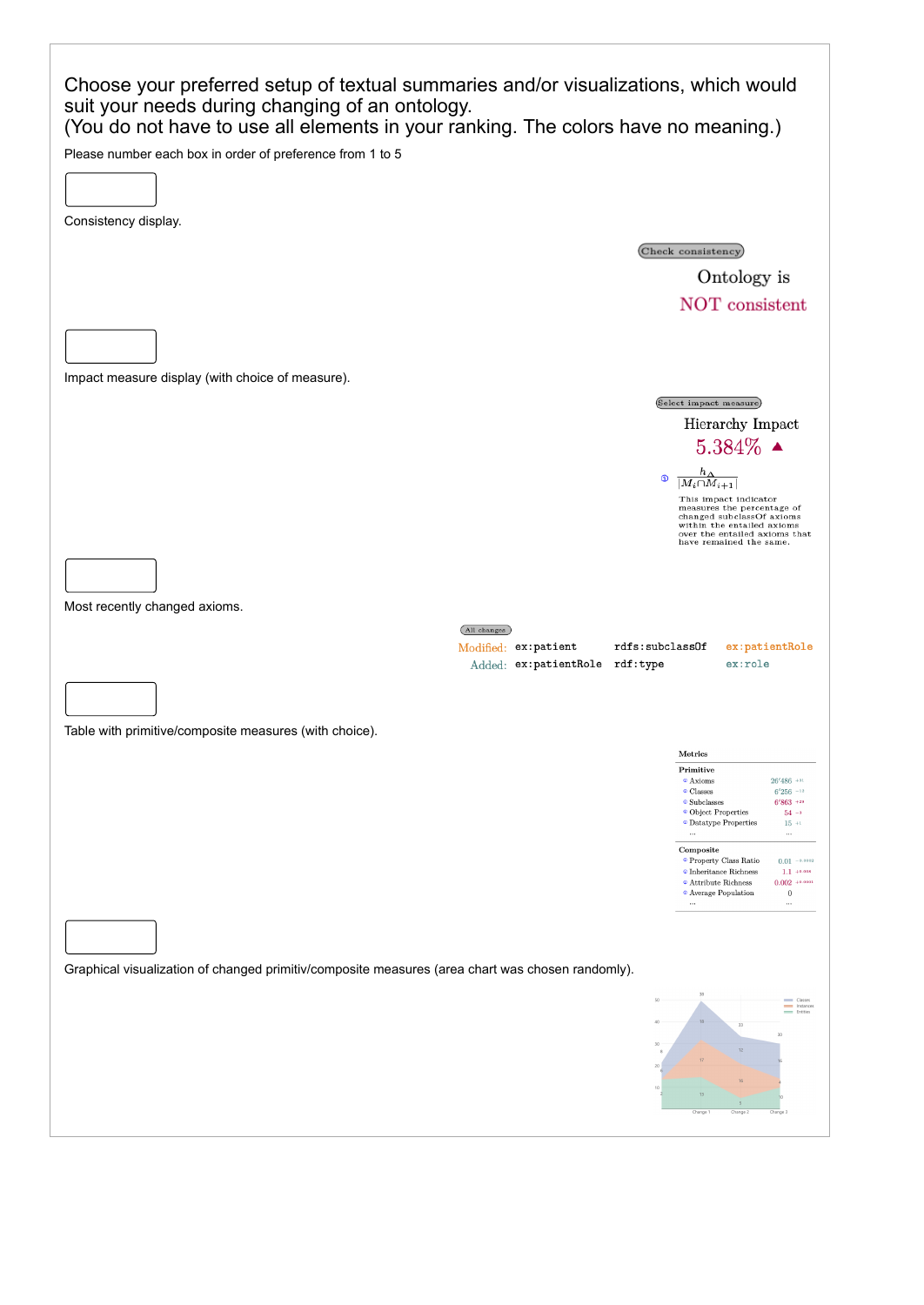## Any other comments about the questions so far?

Please write your answer here:

## Wrap-up

## Interest in a Protégé plugin for visualization of changes and change consequences:

Please choose the appropriate response for each item:

|                                                                                                         | <b>Yes</b> | Unsure | No |
|---------------------------------------------------------------------------------------------------------|------------|--------|----|
| Would you be interested in seeing changes and its consequences<br>visualized while editing an ontology? |            |        |    |
| Would you be more aware of changes and its consequences, if such<br>numbers were at your disposal?      |            |        |    |
| Do you find it necessary to alert the ontology engineer about impact of<br>changes?                     |            |        |    |

Feedback/Comments about the topic in general:

Please write your answer here:

## Can we quote your answers (anonymously) to the questions about visualizations and the mockups directly in our publication? \*

Please choose **only one** of the following:

◯ Yes O No